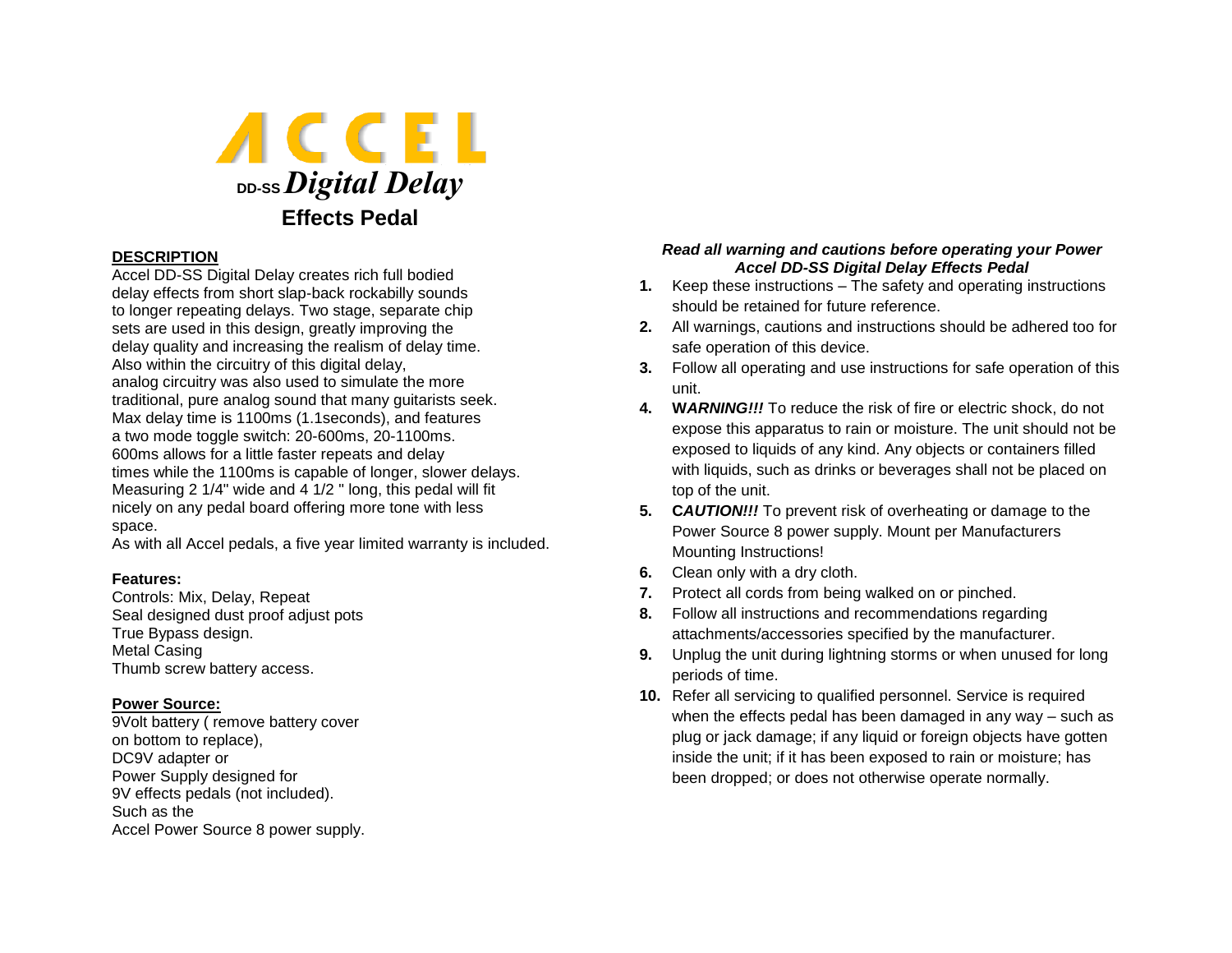## **CONTROLS**

#### **Control Knobs**:

**1) Mix:** Controls blend of wet and dry signals **2) Delay:** Delay time **3) Repeat:** Number of repeats

## **Switches:**

**4) Toggle Switch (2 way ):** 600ms/1100ms

**5) Foot Switch:** Toggles effect on/off (indicated by red LED).



# **DIRECTIONS**

With the amplifier turned off. Route a guitar instrument cable from the GUITAR to the INPUT JACK of effects pedal. Make sure each end of the cable plug is completely inserted.

With a different cable, route the cable from the OUTPUT JACK of the effects pedal to the amplifier.

Plug in preferred power source (9V battery, or a 9V effects pedal adapter or 9V effects pedal power supply output). Such as our "Power Source 8" power supply, to the effects pedal POWER INPUT JACK.

Note: The effects pedal POWER INPUT JACK is negative center polarity, which is the most common in the effects pedals market. Be sure that the cable plug is also negative center polarity, or damage to the unit may occur.

Before turning on amplifier turn down al volume and level controls on your amplifier, pedal and guitar. Turn on amp. Adjust volume and level controls on amplifier, pedal and amp.

## **SPECIFICATIONS**

Size: Input Impedance 1 MS Output Impedance <7.5 kS Noise Floor\* >88 dB Current Draw 2.2 mA Bypass Hardwire Power Supply 9 volts DC